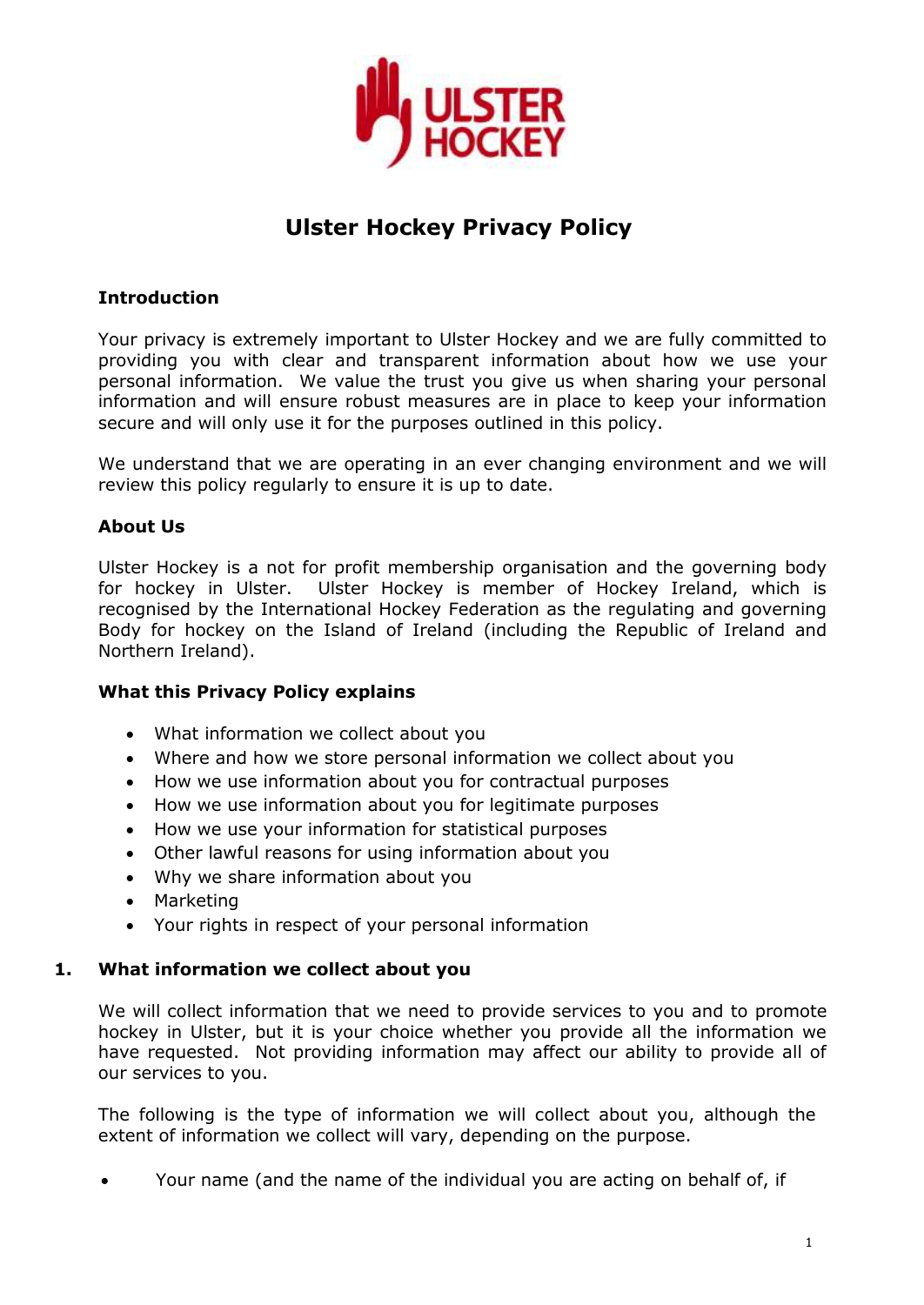

they are under 18) and preferred title;

- Date of birth;
- Gender;
- Contact details (telephone, email and postal address);
- Confirmation of the role(s) you undertake in the sport eg parent, player, coach, umpire, official role in the club.
- Payment and transactional information (if you are paying directly for a course/camp or if Ulster Hockey will be paying you to provide a service on our behalf);
- Name of club/school to which you/your child are attached (if this is required);
- Details of qualifications/awards that you hold and training you have undertaken (if this is relevant);
- References;
- The nature and level of participation in the sport;
- Sensitive information in relation to health and dietary requirements (as required eg for courses/camps and representative teams), or offences, criminal convictions;
- Sound and visual images.

# **2. Where and how we store personal information we collect from you**

As part of the services offered to you through the website, the information you provide to us may be transferred to and stored at a destination outside the European Economic Area (EEA). It may also be processed by staff operating outside the EEA who work for us or one of our suppliers or contractors.

Territories outside of the EEA may not have equivalent legal protections to those that apply within the EEA but we are under a duty to make sure that our suppliers and contractors located outside of the EEA continue to take all steps reasonably necessary to ensure that your data is treated securely and in accordance with this Policy. By submitting your personal data to us, you agree to this transfer, storing and processing.

Unfortunately, the transmission of information via the internet is not completely secure. Although we will do our best to protect your personal data we cannot guarantee the security of your data transmitted to our site; any transmission is at your own risk. Once we have received your information, we will use strict procedures and security features to try to prevent unauthorised access.

We have put in place security procedures to ensure that your personal information is not damaged, destroyed or disclosed to a third party without your permission and to prevent unauthorised access to it. The computers that store the information are kept in a secure facility with restricted physical access and we use secure firewalls and other measures to restrict electronic access. If we are working with third parties we will require them to have in place similar measures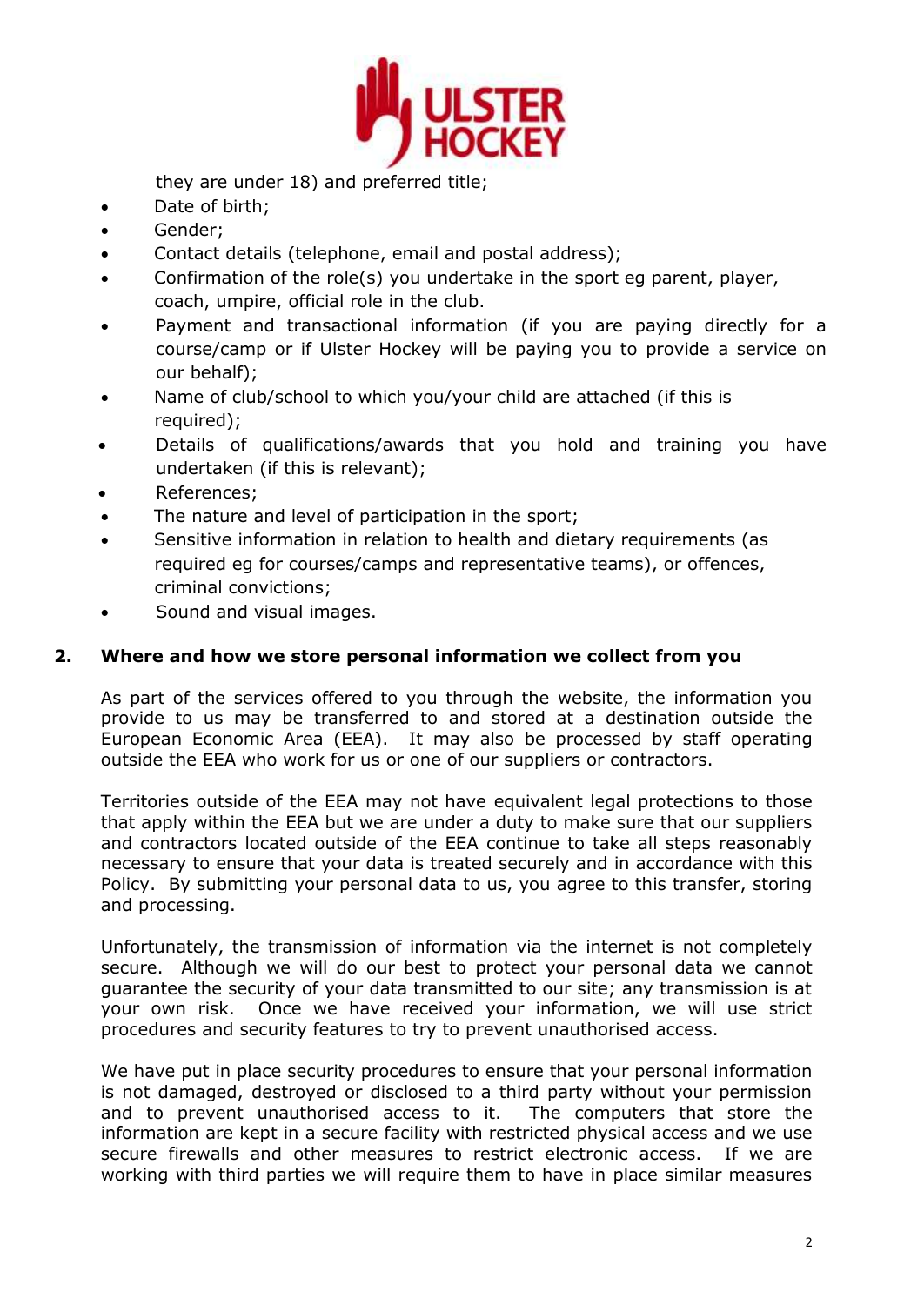

to protect your information.

Only employees or volunteers who need access to your information to perform a role in Ulster Hockey are permitted to collect the information and are granted access to personally identifiable information.

### **We are not responsible for websites we link to**

Our website contains links to websites operated by third parties. We have no control over their individual content. We therefore make no warranties over representations as to the accuracy of completeness of any of the information appearing in relation to any linked websites. The links are for your convenience only. We do not recommend any products or services advertised on those websites. If you decide to access any third party website linked from our website you do so at your own risk.

Ulster Hockey may use "cookies" to help you organise your online experience. A cookie is a text file that is placed on your hard drive by a web page server. Cookies cannot be used to run programmes or deliver viruses to your computer. Cookies are uniquely assigned to you, and can only be read by a web server in the domain that issued the cookie to you.

One of the primary purposes of cookies is to save you time. The purpose of a cookie is to tell the server that you have returned to a specific page. For example, if you visit the Website pages, or register with the Website site or services, a cookie helps the Website to recall your specific information on subsequent visits. This simplifies the process of recording your personal information, such as billing addresses, shipping addresses, and so on. When you return to the same Website, the information you previously provided can be retrieved, so you can easily use the Website features that you need.

We may use any of the following cookies:

**Strictly necessary cookies.** These are cookies that are required for the operation of the Website. They include, for example, cookies that enable you to log into secure areas of our website, use a shopping cart or make use of e-billing services.

**Analytical/performance cookies.** They allow us to recognize and count the number of visitors and to see how visitors move around the Website when they are using it. This helps us to improve the way our website works, for example, by ensuring that users are finding what they are looking for easily.

**Functionality cookies**. These are used to recognize you when you return to the Website. This enables us to organize our content for you, greet you by name and remember your preferences (for example, your choice of language or region).

**Targeting cookies.** These cookies record your visit to the Website, the pages you have visited and the links you have followed. We will use this information to make our website and the advertising displayed on it more relevant to your interests. We may also share this information with third parties for this purpose.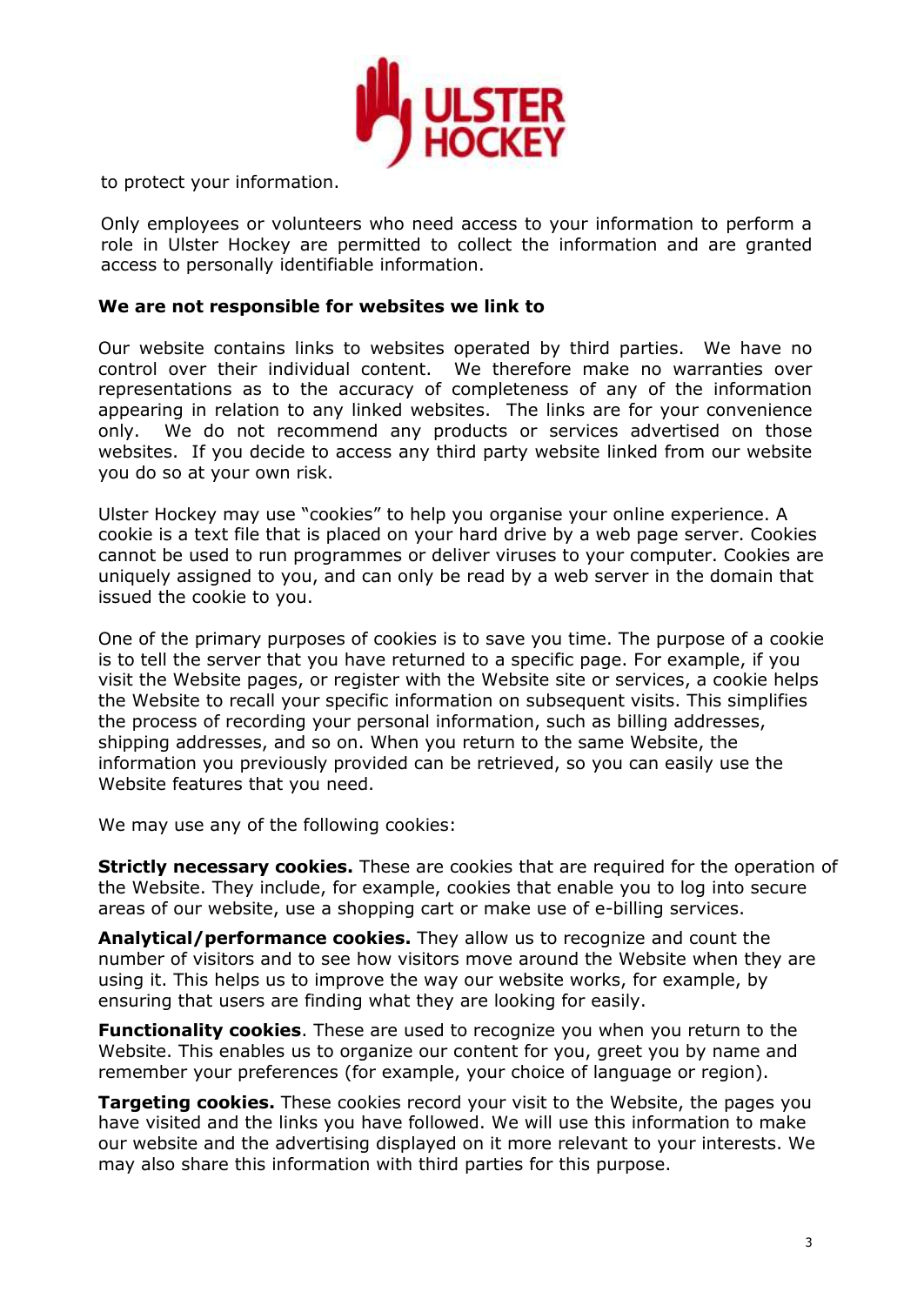

Please note that third parties (including, for example, advertising networks and providers of external services like web traffic analysis services, online payment systems, the online shop or competition management systems) may also use cookies, over which we have no control. These cookies are likely to be analytical/performance cookies or targeting cookies.

Most web browsers automatically accept cookies, but you can usually modify your browser setting to decline cookies if you prefer. If you choose to decline cookies, you may not be able to access all or parts of our site or to fully experience the interactive features of the Ulster Hockey services or websites you visit.

# **3. How we use information about you for Contractual Purposes**

We will use personal information to provide you with our services and to enable you to effectively undertake a role you have consented to undertake directly with Ulster Hockey or as part of a club or school affiliated to Ulster Hockey. This includes roles such as employees (present, past and potential), a member of the Ulster Hockey Board and Committees, Umpire Panel Member, coach/Manager of Ulster Squads. It also includes those we work with as part of a business or partnership arrangement.

Clubs and schools will provide us with personal information on key roles within their school or club. This information enables us to communicate with club and school officials to provide core membership services, including access to voting, information on our services, consultation etc. It also enables us to support individuals and groups to undertake their roles in the sport and us to deliver on contractual and legal obligations.

### **4. How we use information about you for legitimate purposes.**

We process information about you where we have a legitimate interest to do so – for Ulster Hockey this interest is the delivery and promotion of Hockey in Ulster and Ireland. In some cases this may require us to collect additional information from you or from other sources. The purposes include:

 **To respond to questions, comments, complaints and support needs you raise in person or by telephone, email or letter or via our website.**

### **To provide and promote Ulster Hockey and Hockey Ireland competitions**

When you join a club to play hockey in Ulster Hockey competitions or events, we need to collect information about you. Some of this information will normally be provided to us by your club. Schools may also provide us you're your information as part of the running of school competitions. We collect information on players to ensure you are playing in the correct competition category and are eligible to participate in the relevant league or cup competitions.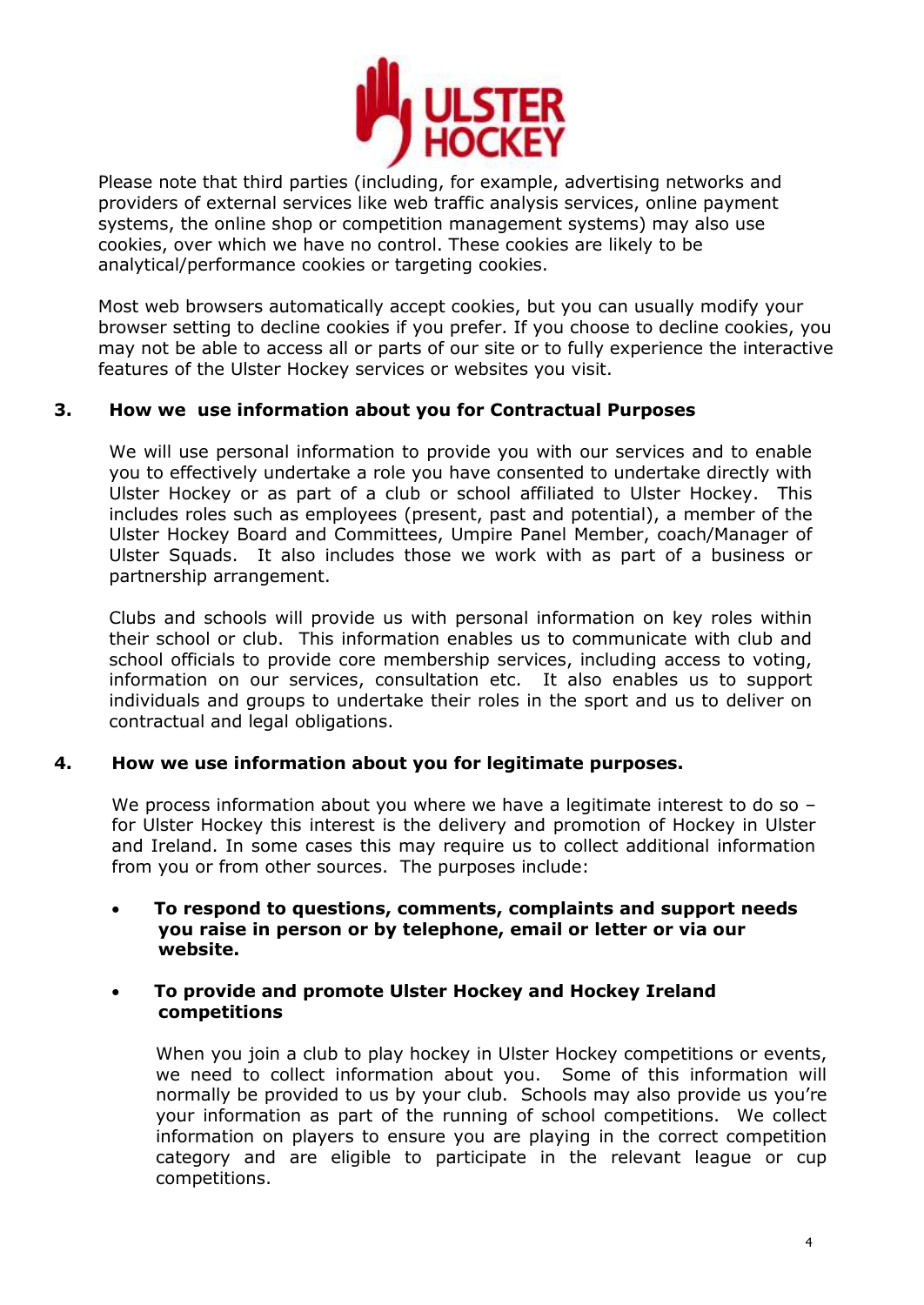

Photography and media coverage may happen at all Ulster Hockey events by Ulster Hockey approved photographers, staff, volunteers and journalists. Events may also be videoed and/or live streamed.

Images taken at our events, social media coverage and reports written by us or at our request, may be used by Ulster Hockey for the purposes of promotion, education and the development of the sport. They may also be shared with relevant third party organisations eg Sport NI, Hockey Ireland the media for promotional/journalistic purposes.

Your club may also take photographs and report on matches in line with its own privacy policy, and share these with us.

The results of Ulster Hockey competitions may be provided on our website and through our contract with Fixtures Live and through articles. Key players such as goal scorers may be named when reporting on Ulster Hockey competitions.

 **To provide opportunities for players to be nominated and selected for Ulster hockey talent and performance programmes.** 

We will ask clubs and schools to nominate players for player development programmes and Ulster representative teams. Occasionally coaches will directly nominate a player if they have been missed by a School or Club. Once a player is on the Ulster Hockey player pathway programmes we will normally request personal information directly from the player, parent/guardian to enable us to arrange and manage assessments, training sessions, travel to and participation in competitions.

 **To provide a range of Ulster Hockey Services and Programmes** We also need to collect information if you register directly, or you register on behalf of a child under the age of 18, for any of our events eg camps, coach/umpire/volunteer training and education opportunities.

Additional notices about the information about you that we collect and how we will use it will be provided to you at the point that you are invited to participate in, register for or access any of the above activities or services.

 **To understand members needs and monitor the nature and level of Participation in hockey to help develop our services and for funding purposes.** 

We need to understand how people engage with our sport in order to develop, monitor and evaluate our strategy. We receive public funding to support a range of programmes and we must provide information to our funding partners to demonstrate that we have achieved the agreed targets. Generally information is provided in an anonymised format; we will advise you when this is not the case.

**To send you information that we think will be of interest to you,**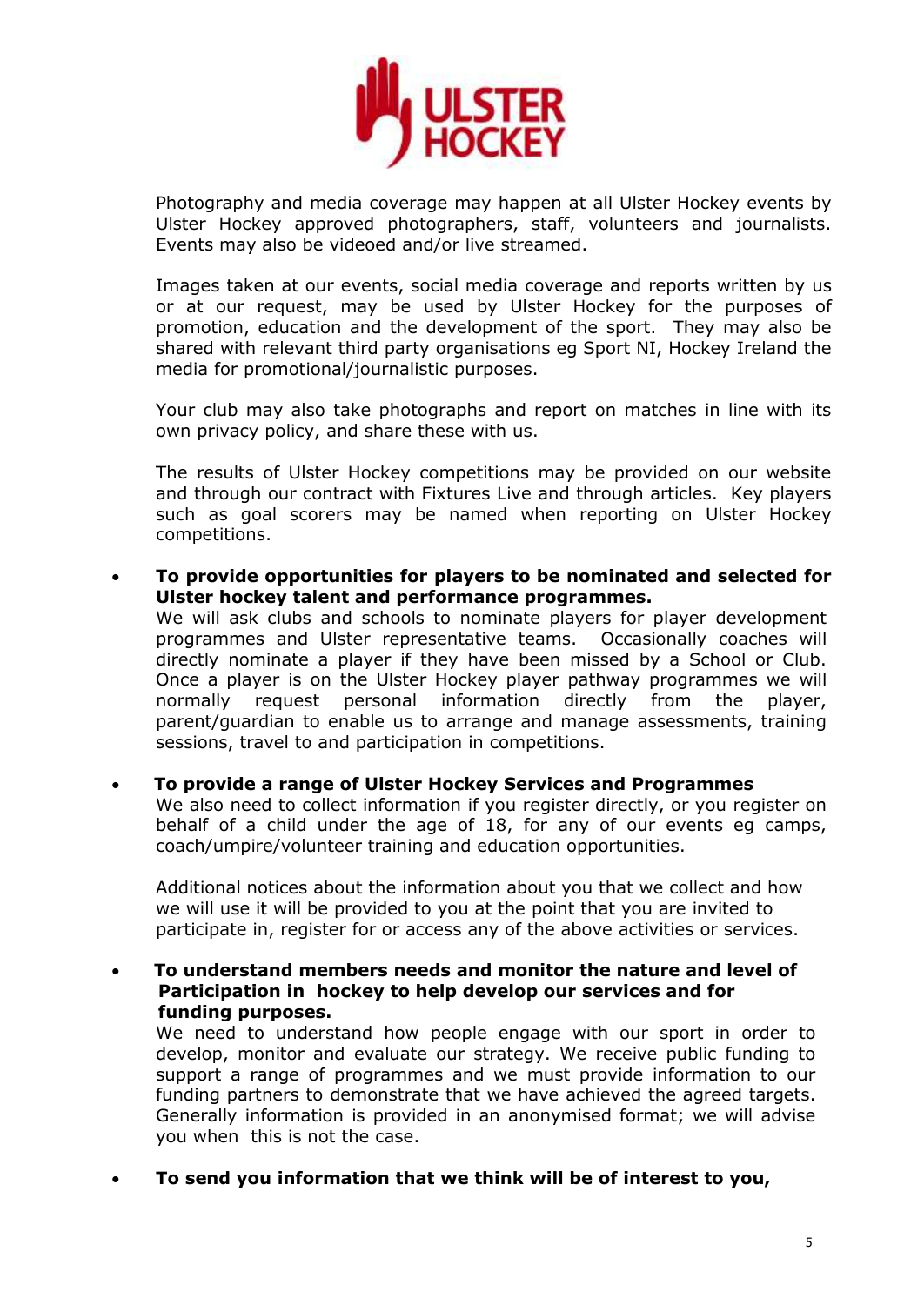

**including from our partner organisations.** We may, from time to time, contact you on behalf of external business partners about a particular offering that may be of interest to you. In those cases, your personal data is not transferred to the Third Party without your express consent.

### **To invite you to participate in Ulster Hockey research**

Sometimes we invite our members to participate in research to help us understand your views and needs and to develop our services. On occasion we may ask external research companies to carry out this research on our behalf, or we may agree to participate in research being undertaken by a third party, eg Sport NI or NI Sports Forum. You may be contacted by email inviting you to participate.

### **To invite you to an Ulster Hockey event as an award winner or guest**

We like to recognise the efforts made by individuals as players or in supporting others to take part and have a positive experience in our sport. We hold an annual awards dinner and invite our registered clubs and affiliated schools to nominate individuals who have made a significant contribution to the sport and provide information to support the nomination. We will use the information provided to prepare a short list and select the winners who may be contacted directly by us or through the nominating individual/organisation.

- **To invite you to tutor, assess, coach, umpire, officiate, volunteer at Ulster Hockey events in line with your qualifications, awards, performance or role.**
- **To verify that you have completed any training and suitability checks relevant to the role you undertake .**

If you undertake a role in Ulster Hockey where you are required to complete safeguarding training or an Access NI check, we may need to request evidence of both and will maintain a record of when you completed training and when it needs to be refreshed. We also maintain a record of any other training and professional development you have completed under Ulster Hockey. This enables us to:

- report and verify statistical information that we have to provide to funders;
- invite you to undertake appropriate roles in the organization and,
- invite you to further development opportunities relevant to you stage of development.
- provide you with your own record of achievement should you ask us for it.

### **To respond to complaints, concerns or allegations about anyone involved in the Ulster Hockey activity or delivery.**

If we receive a complaint, concern or allegation, we create a case file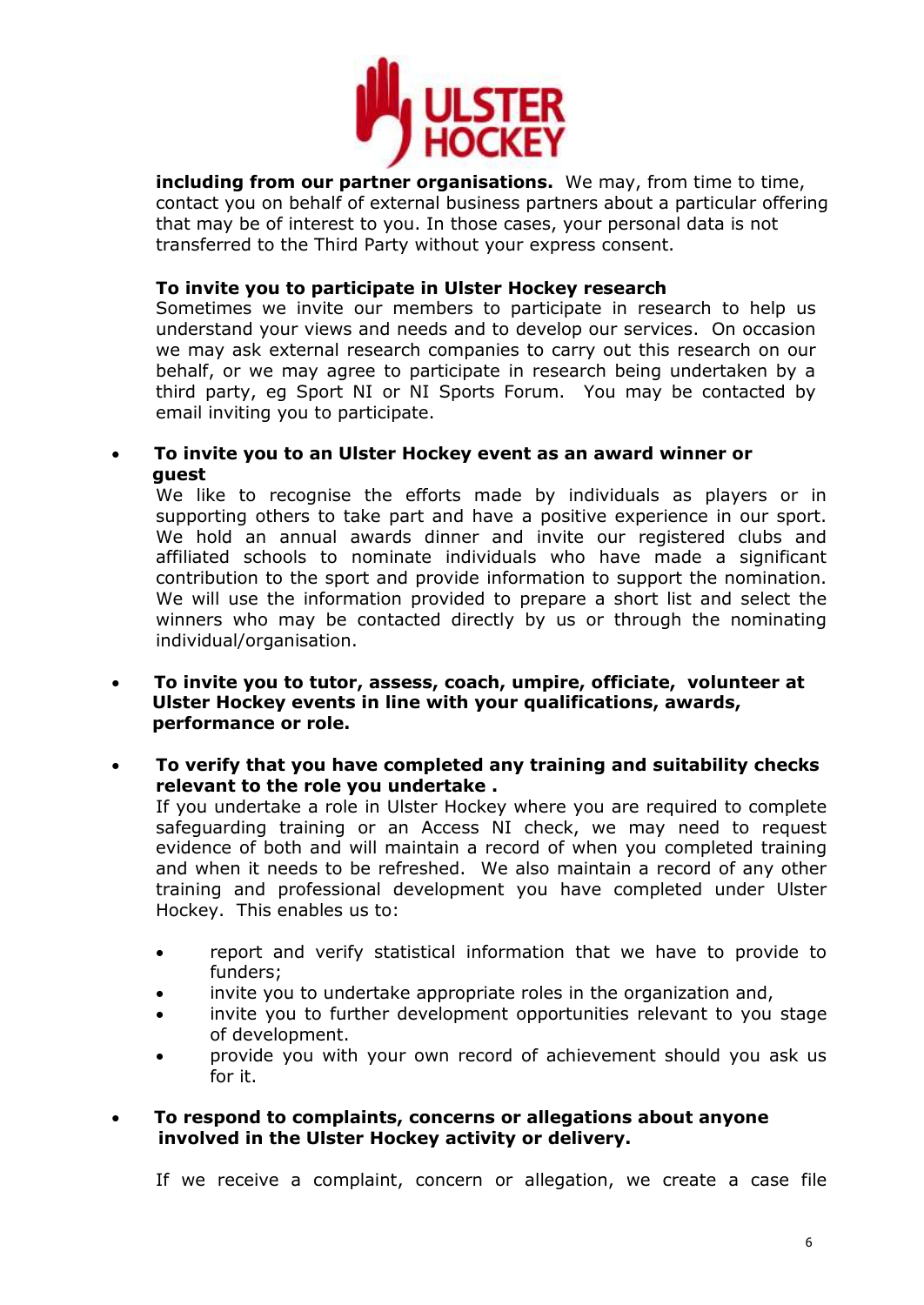

containing the details of the matters raised. The file normally contains not only the identity of the complainant but also the other individuals involved in the complaint and other relevant non-personal information.

We will only use the personal information we collect to investigate and respond to the case and to monitor the service we provide. We usually need to share the complainant's identity with whoever the complaint is about and in many cases this will be clear from other details provided in the complaint. If a complainant does not want information identifying him or her to be disclosed, we will try to proceed but it is often not possible to handle a complaint on an anonymous basis.

Where a complaint is extremely serious, we may work jointly with Hockey Ireland and potentially a third party and may need to suspend membership of the person under investigation pending the outcome of enquiries. This information will be restricted and only shared on a need to know basis. We may share limited but adequate information through the welfare officers of the relevant club or school to ensure our members are protected.

In some cases Ulster Hockey may take disciplinary action against a member. These proceedings are normally held in private but we may publish the outcome of the proceedings where there is a legitimate interest that overrides the interest of the individual in keeping the outcome private.

We may compile anonymous statistical reports showing information like the number and type of complaints and disciplinary processes and the outcomes. Occasionally we will use information provided in complaints to develop case studies for learning and development purposes. We will be very careful to ensure that any information that could identify a person involved in the case will be removed or changed to preserve anonymity.

You have the right to object to any of the processing we undertake based on legitimate interests. Please bear in mind that if you object, this may affect our ability to carry out the tasks above for your benefit.

# **5. How we use your information for statistical purposes.**

Currently we collect information on the club membership, gender and age profile of our membership which will help us to know the playing and gender profile of our sport. We keep information on an individual confidential and only share it in a statistical format with our funders or national governing body.

Accurate information on the profile of those involved in our sport helps us identify areas of under-representation. This information is important in helping us identify where we need to target initiatives and inclusion strategies.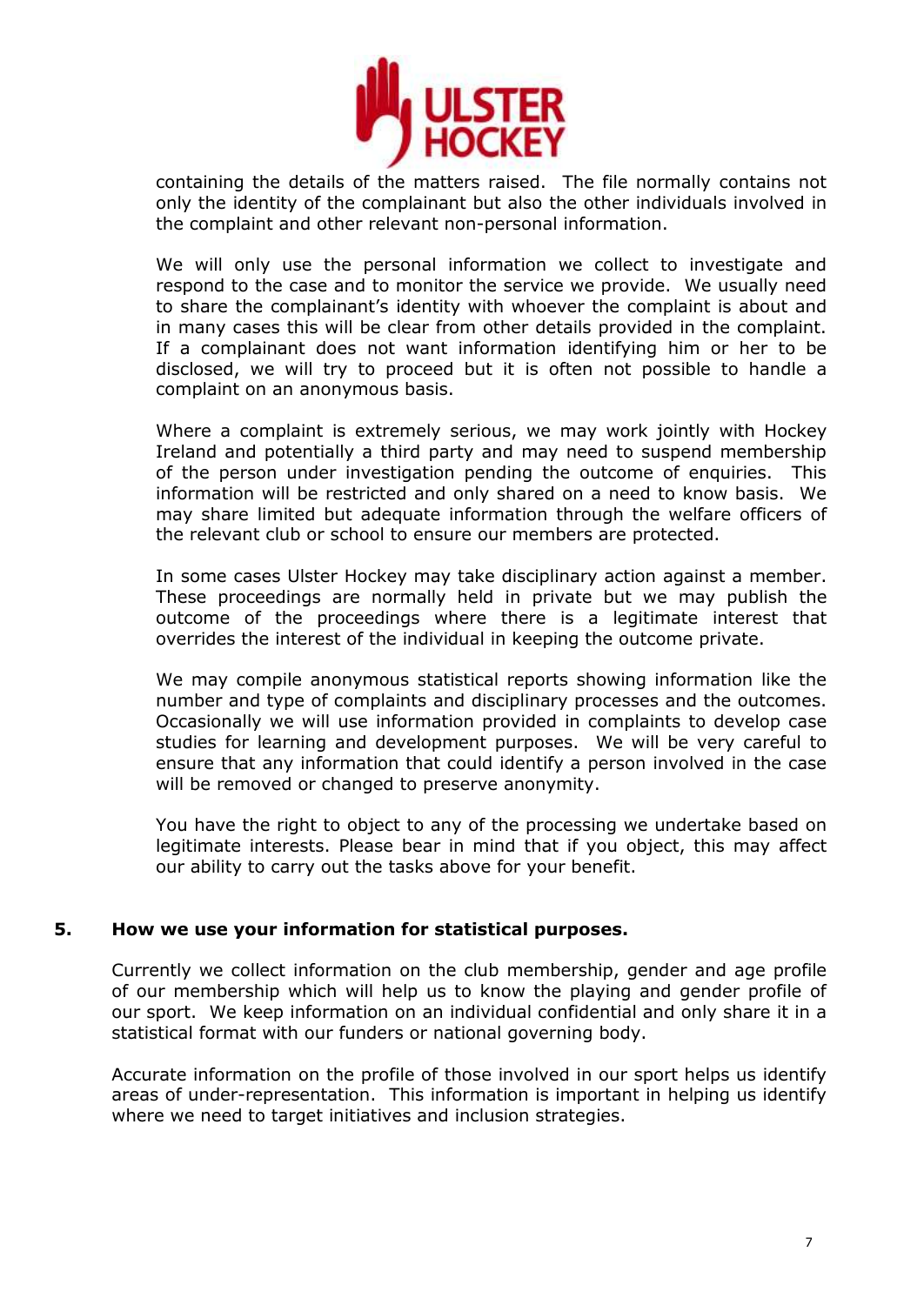

#### **6. Other Lawful Reasons for Using Information About You**

We may need to process information about you to comply with a legal or statutory obligations. This includes but is not limited to:

- as part of our response to any accident or incident in an Ulster Hockey environment;
- accounting, auditing, compliance, employment and administration practices;
- to maintain records of amendments to consents and to create suppression lists to ensure people who object to processing are excluded from the relevant processing activity.

We may also need to use information about you relating to the above activities to execute or defend legal claims.

#### **7. Why we share information about you**

We have a legitimate interest in sharing your personal information with our partner organisations, Hockey Ireland, the Connacht, Leinster and Munster branches and our affiliated club/schools to ensure the sport is safe and well governed. Information may be shared with other organisations for the following purposes:

### **Competitions and Events**

If you are selected by Ulster Hockey to participate in a competition or event that is being managed by another associated organisation eg Hockey Ireland, Youth Sport Trust, we will confirm with the organiser the information that is required to ensure that you meet the eligibility criteria to take part in the event. Any information shared will be limited to what is strictly necessary to achieve this purpose. This may include name, DOB, qualifications, standard of performance and confirmation that you meet any relevant compliance/safeguarding requirements.

We normally announce squad selections and may refer to individual players through our website and other social media channels.

# **Awarding Body for qualifications**

If you register for a coaching course where the qualification is assessed and awarded by an external awarding body eg Coaching Ireland or Sport NI, we will need to share your name, date of birth and any special requirements with the awarding body. We will also need to share your information with the course tutor and assessor to administer your course and assessment.

### **Statutory/regulatory authorities and other organisations**

On occasion it may be necessary to share information with bodies such as the Health and Safety Executive, Information Commissioners Office, NSPCC, Access NI, PSNI or social services. We may also share information with other relevant organisations to safeguard children and vulnerable adults. Any information that is shared will be strictly limited to what is required to ensure children and vulnerable adults are protected from harm and will be carried out in accordance with the law and relevant government guidance.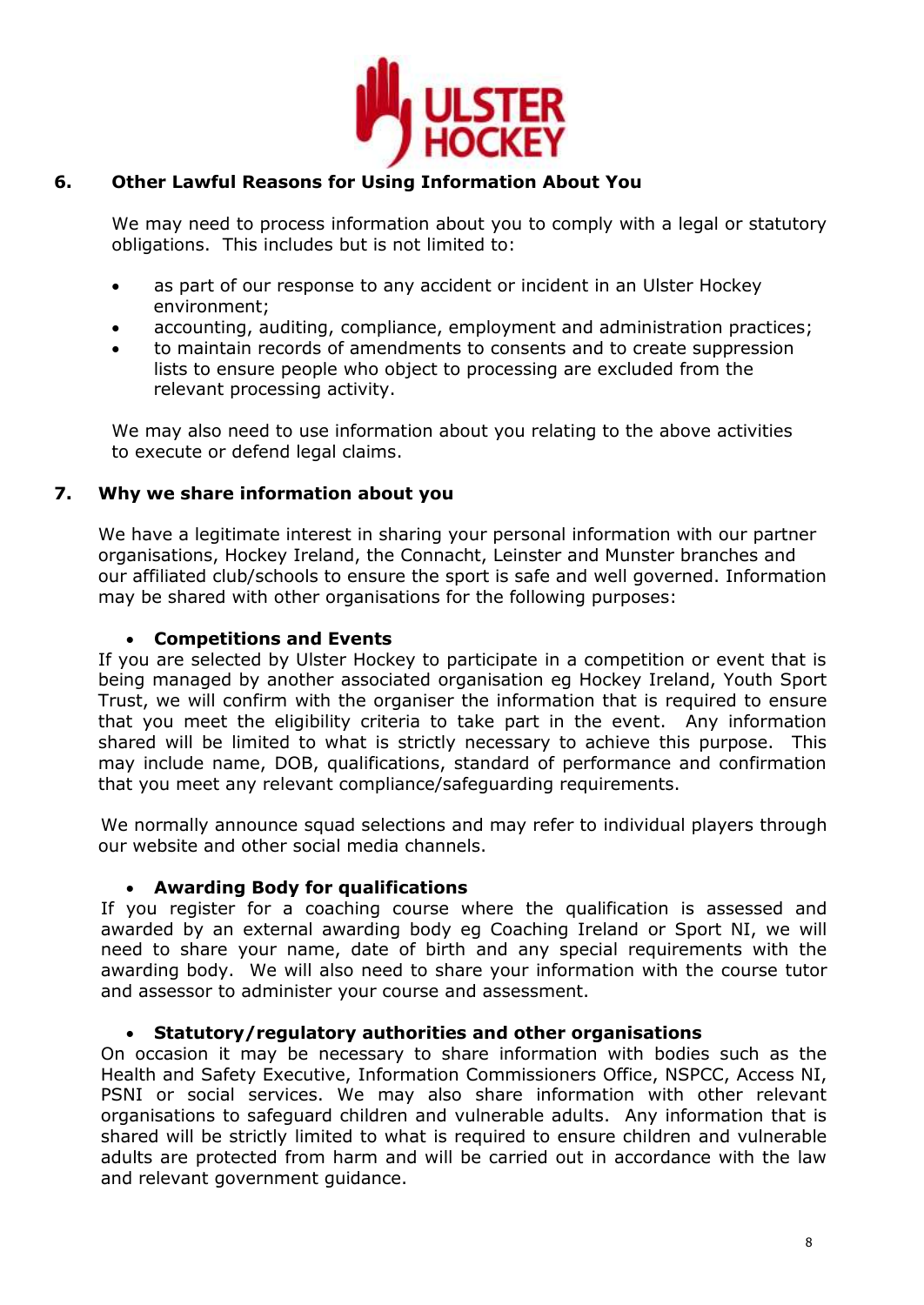

# **Funders Professional and Legal Advisers**

We may share personal information with funders and legal advisers for the purposes of fraud protection.

# **External Service Providers who are contracted to provide specific services on behalf of Ulster Hockey**

We may use the services of a third party provider to help us in certain areas such as electronic communications, book keeping, payroll, printing, club support services, photography, media coverage, deliveries and market research. In some cases we may be required to share your personal information such as your contact details with the external provider. We limit the personal date that we share to the minimum required to provide the service and the provider will only be able to use personal data for the specific purposed for which it was shared.

#### **8. Marketing**

With your consent we will use your email address to send you the latest news and information about hockey that we believe may be of interest you.

These communications will include newsletters, information about opportunities, products, services and relevant information from our partner organisations.

We use MailChimp, a US-hosted third party provider to send out our marketing communications who are certified as adhering to the EU-US Privacy Shield. For more information please see MailChimp's privacy notice <https://mailchimp.com/legal/privacy>

If you agree to any of the above marketing and later change your mind you can opt out by using the unsubscribe link at the end of the electronic communication. This will unsubscribe you from all marketing communications.

#### **9. Your Rights in Respect of Your Personal Information**

# **Accessing your personal information**

You have the right to see the personal information we hold about you. This is called a Data Subject Access Request (DSAR). You can request a copy of the personal information that we hold by writing to us at the address below. Alternatively, if you agree we will try to deal with your request informally for example by providing you with the specific information you need over the phone.

If we do hold information about you we will:

- describe the information we hold and tell you why we are holding it;
- tell you who it could be shared with;
- provide you with a copy of the requested information in an easy to understand format.

# **Objecting to the processing of your personal information.**